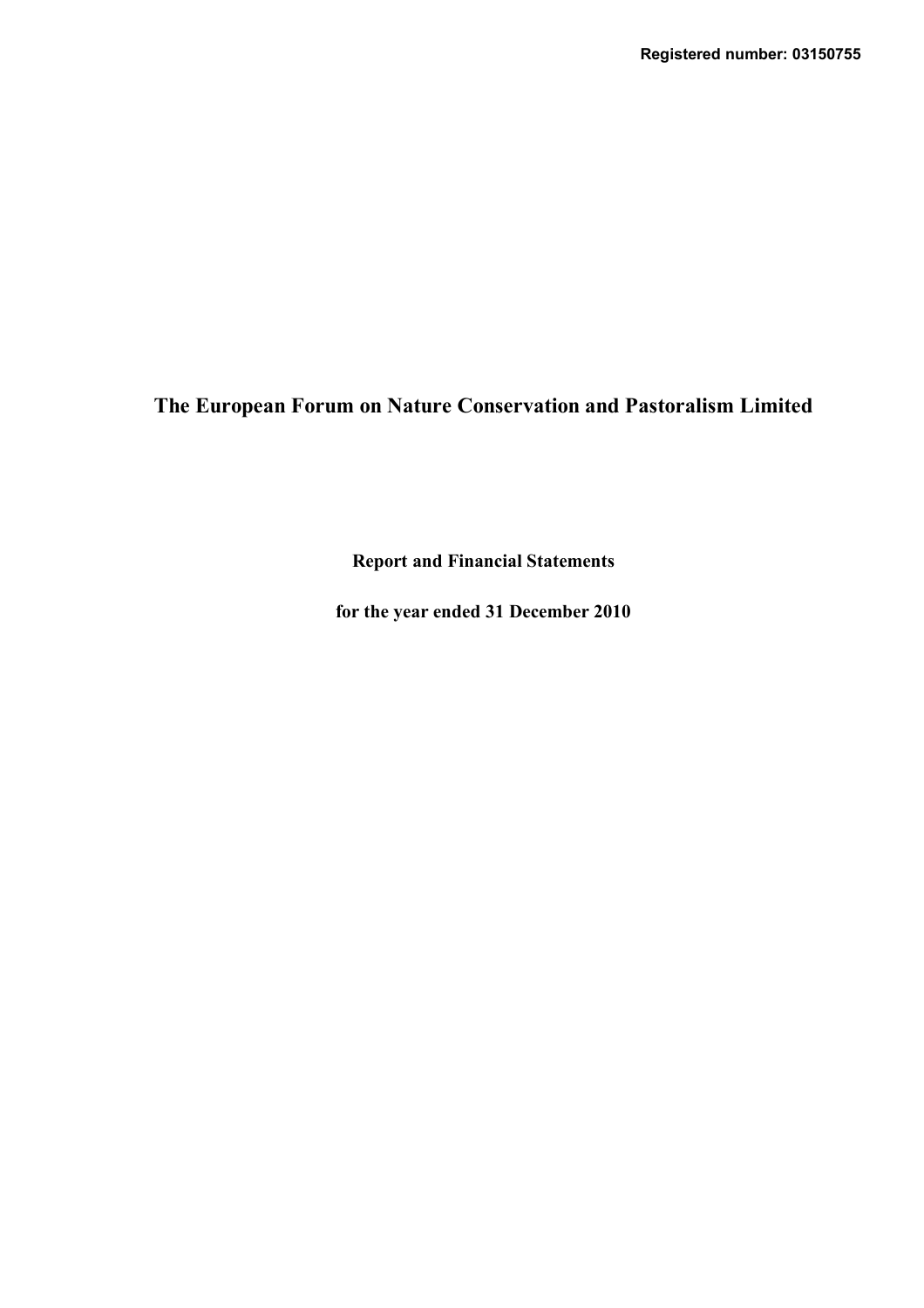# **Company Information**

| <b>Directors</b>         | Dr D I McCracken<br>Dr E M Bignal (resigned 10 September 2010)<br>Dr R Luick (resigned 10 September 2010)<br>D G L Jones<br><b>B</b> Dunford<br>Dr C Hindmarch<br>G A R Beaufoy (appointed 10 September 2010)<br>X Poux (appointed 10 September 2010) |
|--------------------------|-------------------------------------------------------------------------------------------------------------------------------------------------------------------------------------------------------------------------------------------------------|
| <b>Company secretary</b> | Dr D I McCracken                                                                                                                                                                                                                                      |
| <b>Company number</b>    | 03150755                                                                                                                                                                                                                                              |
| <b>Registered office</b> | 97 Oakwell Court<br>Hamsterley Vale<br>Derwentside<br>Co Durham<br><b>NE177BE</b>                                                                                                                                                                     |
| <b>Auditors</b>          | Ernst & Young LLP<br><b>Barony House</b><br>Stoneyfield Business Park<br>Stoneyfield<br><b>Inverness</b><br>Scotland<br>$IV2$ 7PA                                                                                                                     |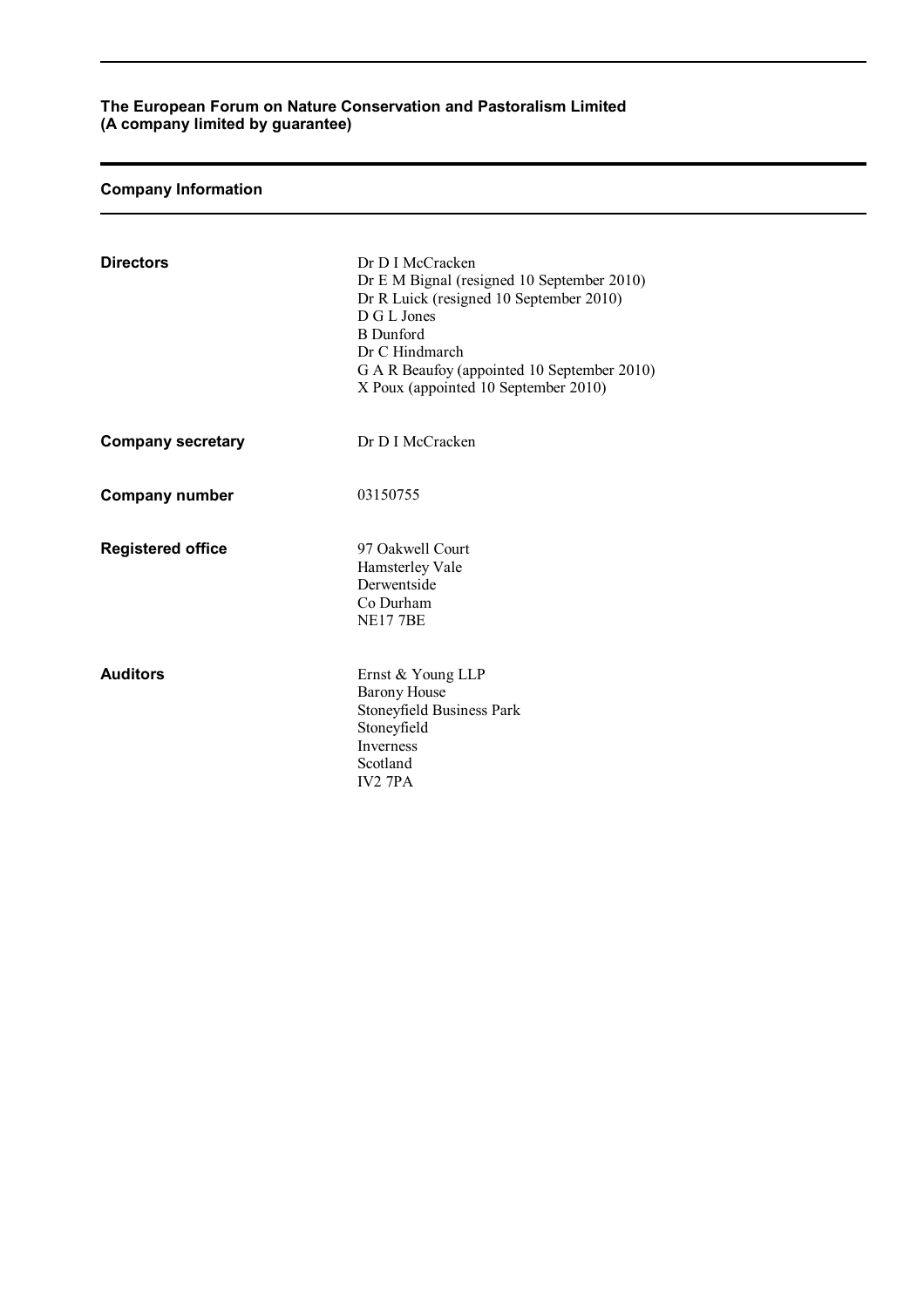#### **Directors' report for the year ended 31 December 2010**

The directors present their report and the financial statements for the year ended 31 December 2010.

#### **Principal activities and review of the year**

The principal activity of the company in the year under review was that of a non-profit making organisation with its main aim being to increase the understanding of the high nature conservation and culture value of certain farming systems.

2010 saw a quantum leap in the scale of European Forum on Nature Conservation and Pastoralism Limited's activities, thanks to a substantial increase in expenditure made possible by a more proactive approach to fundraising and, in particular, to a substantial grant from the European Commission (DG Environment).

For the first time in many years, the Forum employed staff, with eight people in post by the end of the year. They were based in the UK, in France and in Bulgaria, where we opened a branch.

We undertook project work in seven countries as well as on a EU level, including research on HNV farmland identification and needs. The flagship event was the international conference in Sibiu, Romania, organised in partnership with our local member, Fundatia Adept, which had speeches from both agriculture and environment EU Commissioners. Other notable events took place in Normandy, France; Gyimes, Romania and Vilm, Germany.

We developed a major policy document on HNV farmland support as well as specific recommendations on a number of detailed aspects of policy and attended 16 EU advisory meetings.

We undertook an external evaluation of our internal procedures and are taking forward the recommendations made.

Cashflow remains a difficult issue, both at the start of the year before grant advances are received and at the year end while the balance of funding is awaited. We are grateful for loan assistance from a number of friends of the Forum.

We end 2010 with a surplus and a positive balance sheet. Some funding is already in place for 2011. Athough the Board endeavors to minimise the risk by appropriate management of income and expenditure, exchange rate variance remains a major uncertainty; we will redouble our efforts to increase the strength of our balance sheet in 2011 by increasing the volume of receipts from donations and surplus-generating activities.

#### **Directors**

The directors who served during the year were:

Dr D I McCracken Dr E M Bignal (resigned 10 September 2010) Dr R Luick (resigned 10 September 2010) D G L Jones B Dunford Dr C Hindmarch G A R Beaufoy (appointed 10 September 2010) X Poux (appointed 10 September 2010)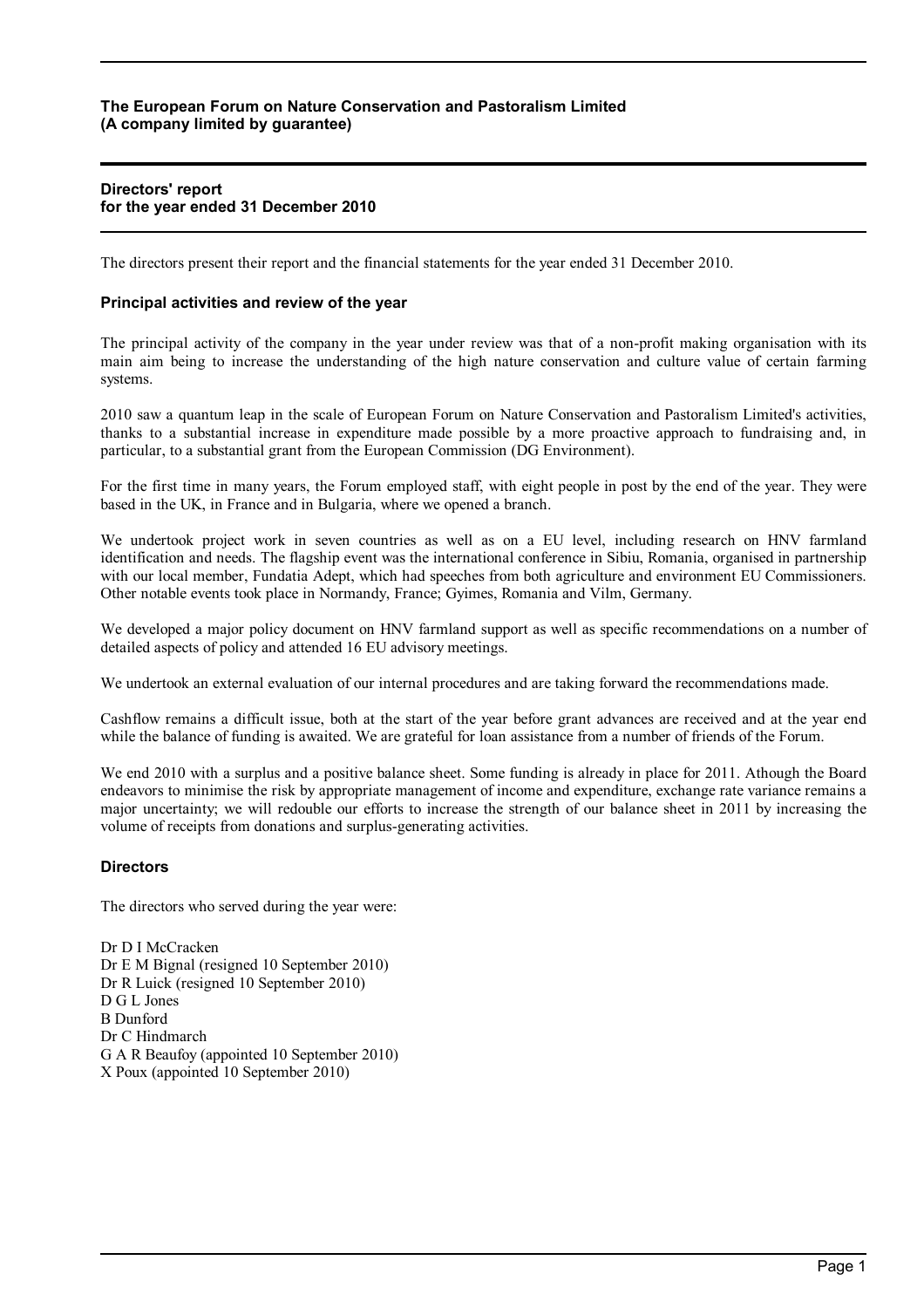#### **Directors' report for the year ended 31 December 2010**

#### **Statement of directors' responsibilities**

The directors are responsible for preparing the Directors' report and the financial statements in accordance with applicable law and regulations.

Company law requires the directors to prepare financial statements for each financial year. Under that law the directors have elected to prepare the financial statements in accordance with United Kingdom Generally Accepted Accounting Practice (United Kingdom Accounting Standards and applicable law). Under company law the directors must not approve the financial statements unless they are satisfied that they give a true and fair view of the state of affairs of the company and of the profit or loss of the company for that period. In preparing these financial statements, the directors are required to:

- select suitable accounting policies and then apply them consistently;
- make judgments and estimates that are reasonable and prudent;
- · prepare the financial statements on the going concern basis unless it is inappropriate to presume that the company will continue in business.

The directors are responsible for keeping adequate accounting records that are sufficient to show and explain the company's transactions and disclose with reasonable accuracy at any time the financial position of the company and enable them to ensure that the financial statements comply with the Companies Act 2006. They are also responsible for safeguarding the assets of the company and hence for taking reasonable steps for the prevention and detection of fraud and other irregularities.

## **Provision of information to auditors**

Each of the persons who are directors at the time when this Directors' report is approved has confirmed that:

- so far as that director is aware, there is no relevant audit information of which the company's auditors are unaware, and
- that director has taken all the steps that ought to have been taken as a director in order to be aware of any information needed by the company's auditors in connection with preparing their report and to establish that the company's auditors are aware of that information.

#### **Auditors**

The auditors, Ernst & Young LLP, will be proposed for reappointment in accordance with section 485 of the Companies Act 2006.

In preparing this report, the directors have taken advantage of the small companies exemptions provided by section 415A of the Companies Act 2006.

This report was approved by the board on and signed on and signed on its behalf.

**D G L Jones Director**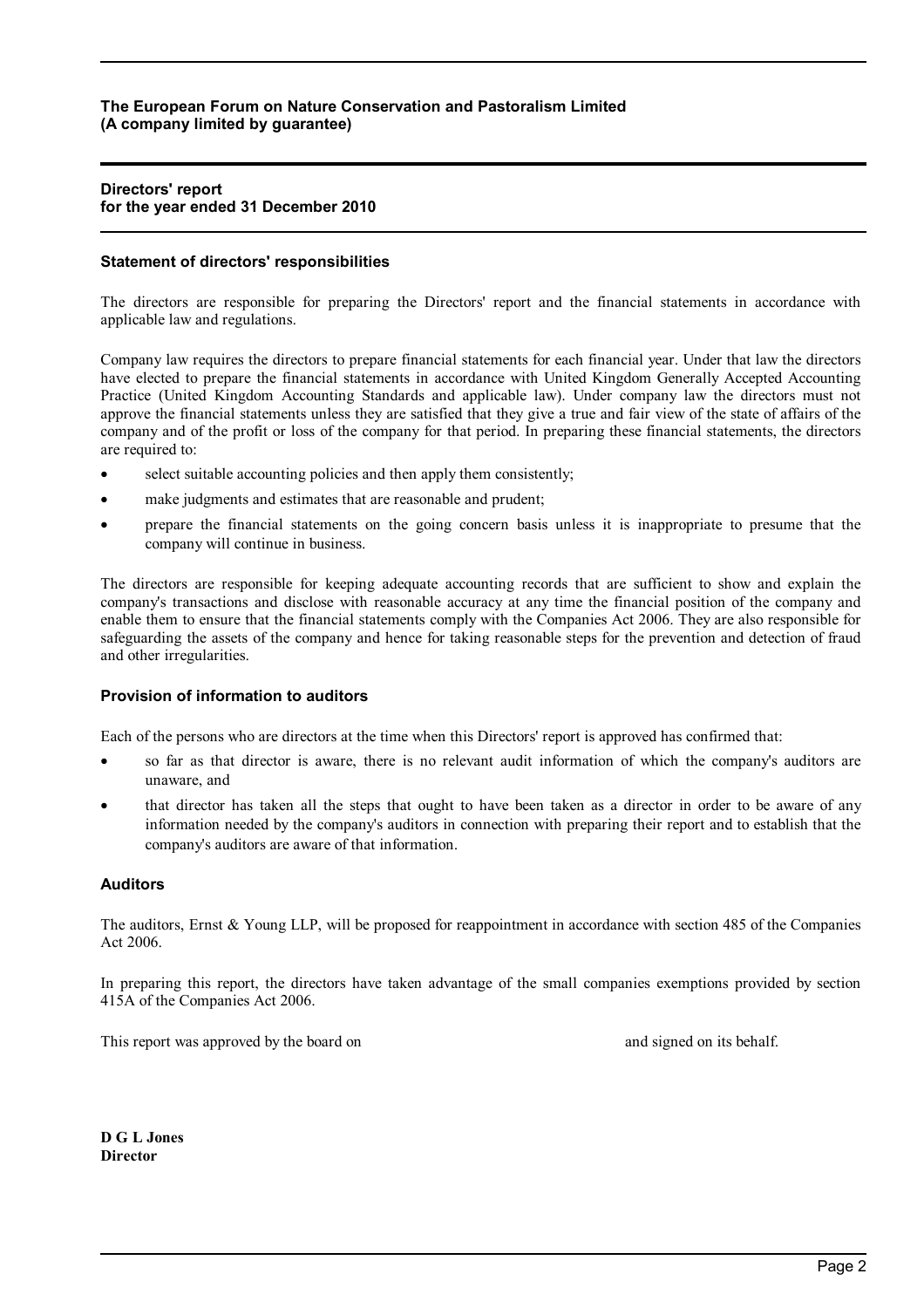### **Independent auditors' report to the members of The European Forum on Nature Conservation and Pastoralism Limited**

We have audited the financial statements of The European Forum on Nature Conservation and Pastoralism Limited for the year ended 31 December 2010, set out on pages 5 to 9. The financial reporting framework that has been applied in their preparation is applicable law and the Financial Reporting Standard for Smaller Entities (effective April 2008) (United Kingdom Generally Accepted Accounting Practice applicable to Smaller Entities).

This report is made solely to the company's members, as a body, in accordance with Chapter 3 of Part 16 of the Companies Act 2006. Our audit work has been undertaken so that we might state to the company's members those matters we are required to state to them in an Auditors' report and for no other purpose. To the fullest extent permitted by law, we do not accept or assume responsibility to anyone other than the company and the company's members as a body, for our audit work, for this report, or for the opinions we have formed.

#### **Respective responsibilities of directors and auditors**

As explained more fully in the Statement of directors' responsibilities, the directors are responsible for the preparation of the financial statements and for being satisfied that they give a true and fair view. Our responsibility is to audit and express an opinion on the financial statements in accordance with applicable law and International Standards on Auditing (UK and Ireland). Those standards require us to comply with the Auditing Practices Board's Ethical Standards for Auditors.

#### **Scope of the audit of the financial statements**

An audit involves obtaining evidence about the amounts and disclosures in the financial statements sufficient to give reasonable assurance that the financial statements are free from material misstatement, whether caused by fraud or error. This includes an assessment of: whether the accounting policies are appropriate to the company's circumstances and have been consistently applied and adequately disclosed; the reasonableness of significant accounting estimates made by the directors; and the overall presentation of the financial statements.

## **Opinion on financial statements**

In our opinion the financial statements:

- give a true and fair view of the state of the company's affairs as at 31 December 2010 and of its profit for the year then ended;
- have been properly prepared in accordance with United Kingdom Generally Accepted Accounting Practice applicable to Smaller Entities; and
- have been prepared in accordance with the requirements of the Companies Act 2006.

#### **Opinion on other matter prescribed by the Companies Act 2006**

In our opinion the information given in the Directors' report for the financial year for which the financial statements are prepared is consistent with the financial statements.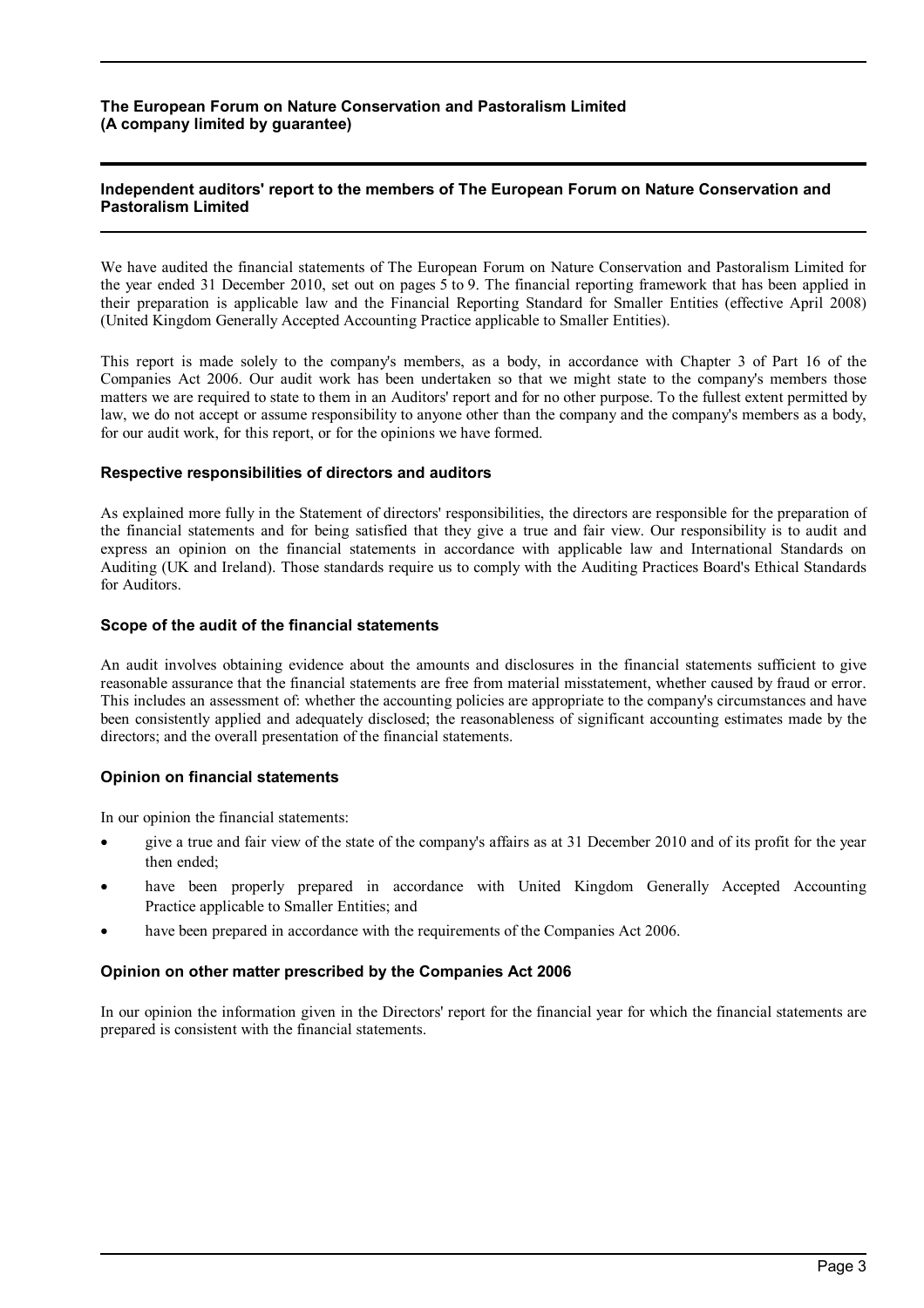## **Independent auditors' report to the members of The European Forum on Nature Conservation and Pastoralism Limited**

#### **Matters on which we are required to report by exception**

We have nothing to report in respect of the following matters where the Companies Act 2006 requires us to report to you if, in our opinion:

- · adequate accounting records have not been kept, or returns adequate for our audit have not been received from branches not visited by us; or
- · the financial statements are not in agreement with the accounting records and returns; or Ī
- certain disclosures of directors' remuneration specified by law are not made; or Ī
- we have not received all the information and explanations we require for our audit; or
- · the directors were not entitled to prepare the financial statements and the Directors' report in accordance with the small companies regime.

Peter Mearns (Senior statutory auditor) for and on behalf of **Ernst & Young LLP** Statutory Auditor Inverness Date: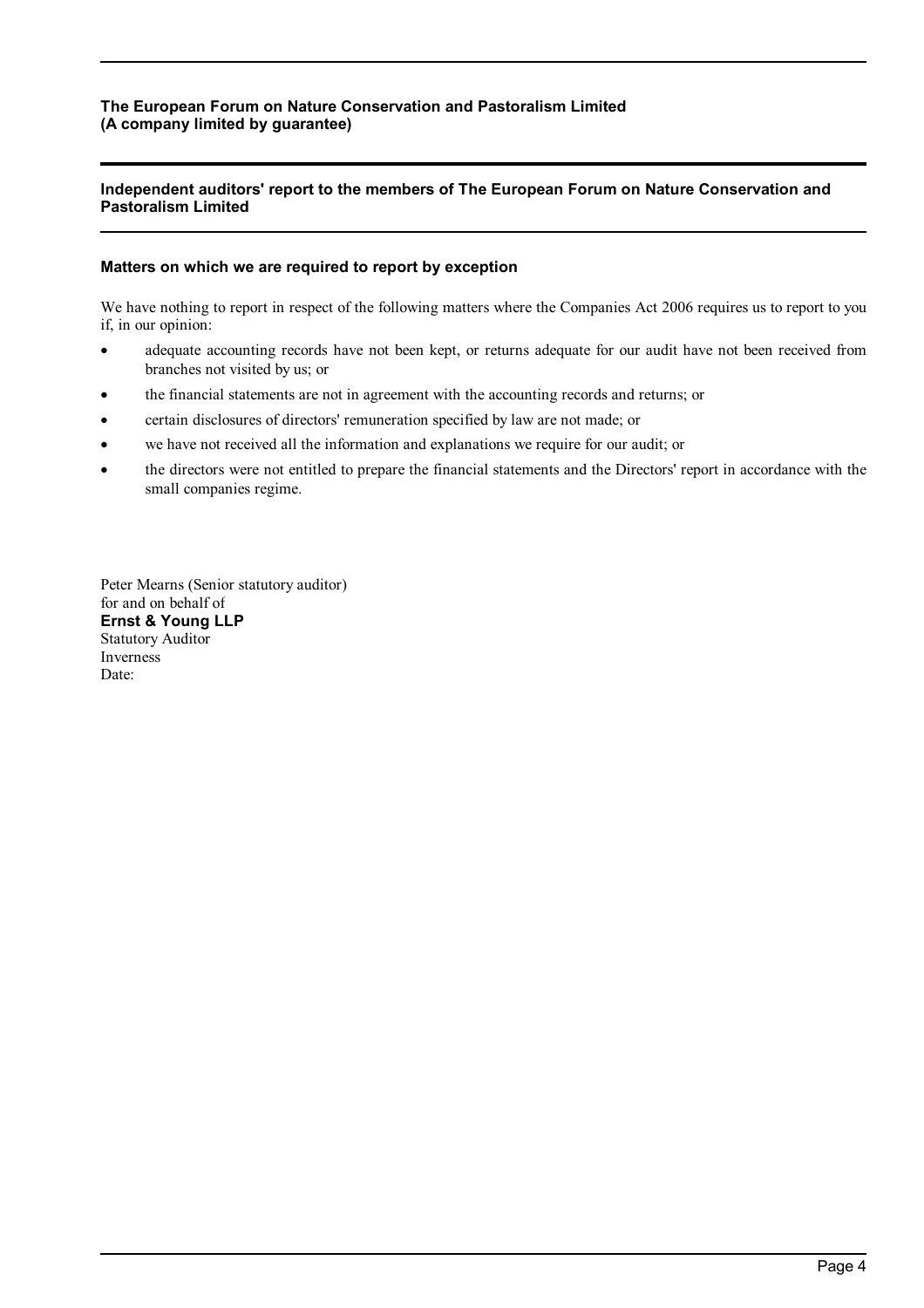## **Profit and loss account for the year ended 31 December 2010**

|                                                      | <b>Note</b> | 2010<br>£  | 2009<br>£ |
|------------------------------------------------------|-------------|------------|-----------|
| <b>Turnover</b>                                      | 1           | 29,009     | 52        |
| Administrative expenses                              |             | (606, 602) | (58, 444) |
| Other operating income                               | 2           | 601,619    | 41,009    |
| <b>Operating profit/(loss)</b>                       | 3           | 24,026     | (17, 383) |
| Interest payable and similar charges                 |             | (650)      |           |
| Profit/(loss) on ordinary activities before taxation |             | 23,376     | (17, 383) |
| Tax on profit/(loss) on ordinary activities          |             |            |           |
| Profit/(loss) for the financial year                 | 8           | 23,376     | (17, 383) |

The notes on pages 7 to 9 form part of these financial statements.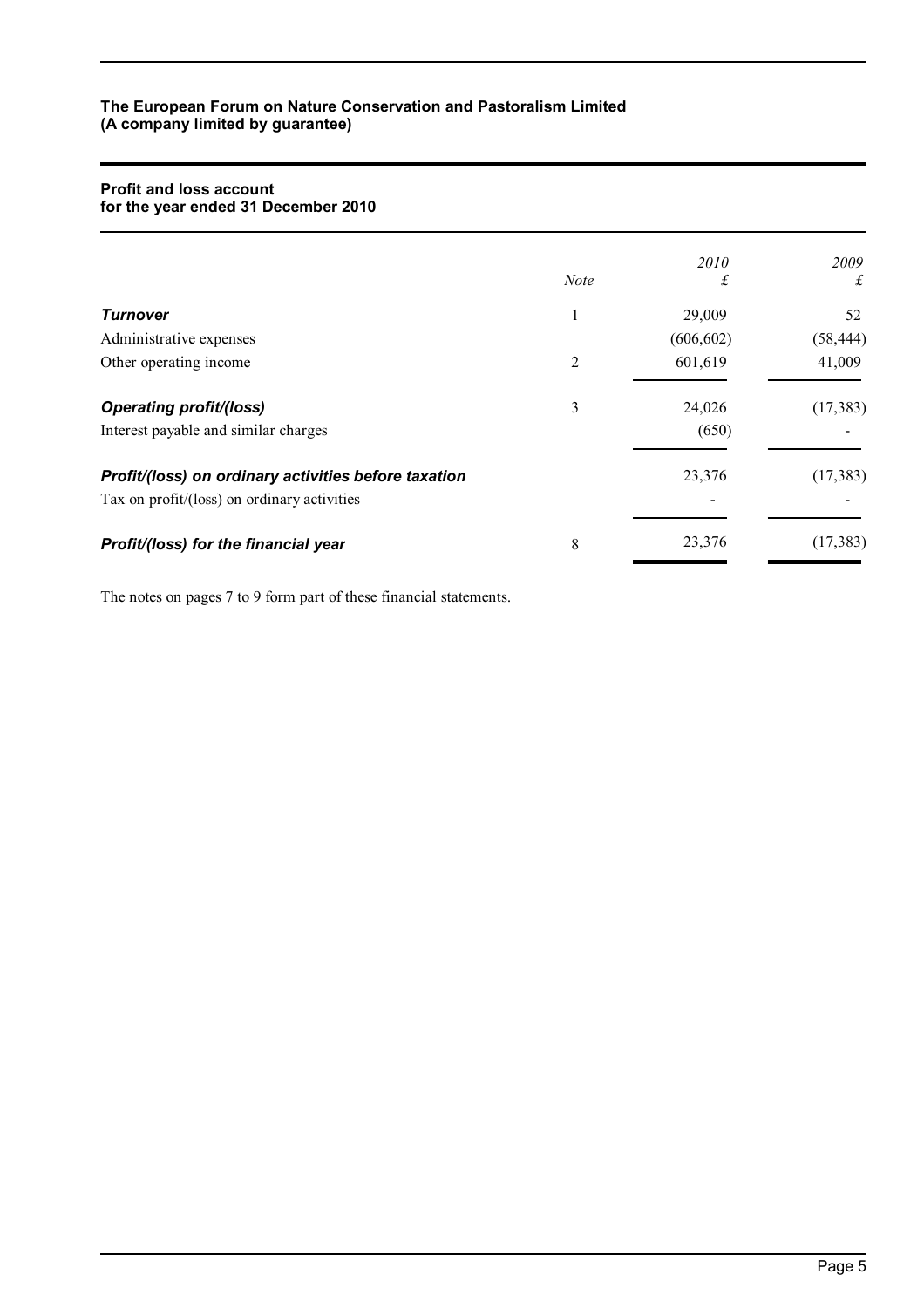#### **Balance sheet as at 31 December 2010**

|                                                   |             |           | 2010   |           | 2009      |
|---------------------------------------------------|-------------|-----------|--------|-----------|-----------|
|                                                   | <b>Note</b> | $\pounds$ | £      | $\pounds$ | $\pounds$ |
| <b>Current assets</b>                             |             |           |        |           |           |
| Debtors                                           | 5           | 154,419   |        | 10,913    |           |
| Cash at bank                                      |             | 90,875    |        | 13,295    |           |
|                                                   |             | 245,294   |        | 24,208    |           |
| Creditors: amounts falling due within one<br>year | 6           | (228,089) |        | (30, 379) |           |
| Net current assets/(liabilities)                  |             |           | 17,205 |           | (6,171)   |
| Total assets less current liabilities             |             |           | 17,205 |           | (6,171)   |
| <b>Capital and reserves</b>                       |             |           |        |           |           |
| Profit and loss account                           | 8           |           | 17,205 |           | (6,171)   |
|                                                   |             |           | 17,205 |           | (6,171)   |

The financial statements have been prepared in accordance with the special provisions relating to companies subject to the small companies regime within Part 15 of the Companies Act 2006 and in accordance with the Financial Reporting Standard for Smaller Entities (effective April 2008).

The financial statements were approved and authorised for issue by the board and were signed on its behalf on

**D G L Jones** Director

The notes on pages 7 to 9 form part of these financial statements.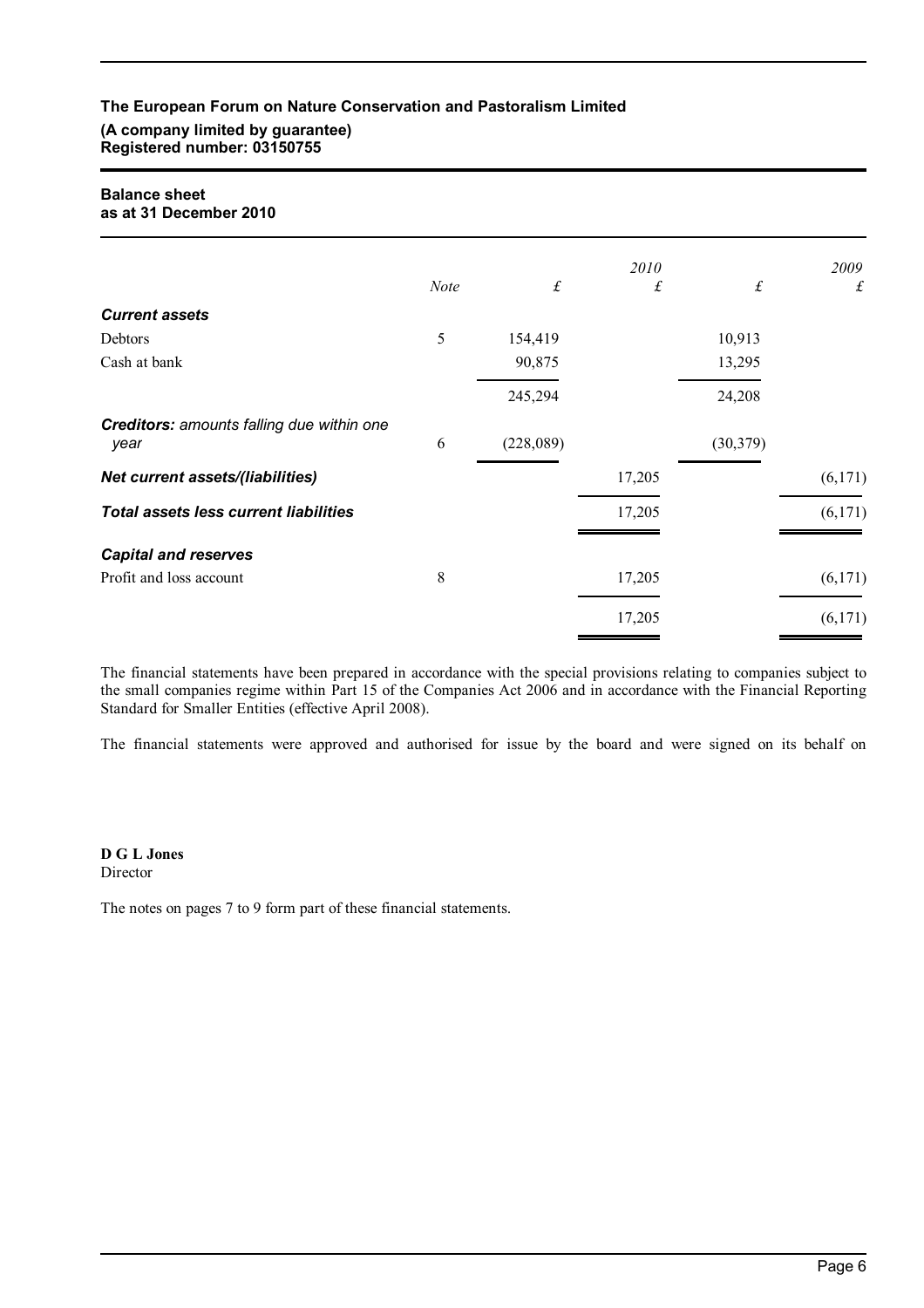## **The European Forum on Nature Conservation and Pastoralism Limited**

**(A company limited by guarantee)**

#### **Notes to the financial statements for the year ended 31 December 2010**

### **1. Accounting policies**

#### *1.1 Basis of preparation of financial statements*

The financial statements have been prepared under the historical cost convention and in accordance with the Financial Reporting Standard for Smaller Entities (effective April 2008).

#### *1.2 Fundamental accounting concept*

The company recorded a profit of £23,376 in the year and as at 31 December 2010 has net assets of £17,205. The directors have reviewed budgets for a period of at least 12 months from the date of signing these financial statements and have concluded that sufficient cash flow should be available to enable the company to continue to trade and meet its liabilities as they fall due.

The company applies for project funding each year from bodies such as the EU. Future projects to be carried out are dependent on obtaining grant funding, which cannot be guaranteed. The cost base of the company is flexible, so as to match the level of activity carried out. The company is in receipt of short term unsecured loans from related parties to bridge funding gaps while awaiting grant payments.

The directors believe that it is therefore appropriate to prepare the financial statements on the going concern basis.

## *1.3 Turnover*

Turnover comprises revenue recognised by the company in respect of services provided in connection to its non-profit making activities.

## *1.4 Foreign currencies*

Monetary assets and liabilities denominated in foreign currencies are translated into sterling at rates of exchange ruling at the balance sheet date.

Transactions in foreign currencies are translated into sterling at the rate ruling on the date of the transaction.

Exchange gains and losses are recognised in the Profit and loss account.

#### *1.5 Government grants*

EU and UK government grants relating to the principal activities of the company are credited to the Profit and loss account as the project progresses so as to match the grant receivable with the related expenditure.

## **2. Other operating income**

|                                                | <i>2010</i><br>t  | 2009   |
|------------------------------------------------|-------------------|--------|
| Grant funding receivable<br>Donations received | 575,693<br>25,926 | 41,009 |
|                                                | 601,619           | 41,009 |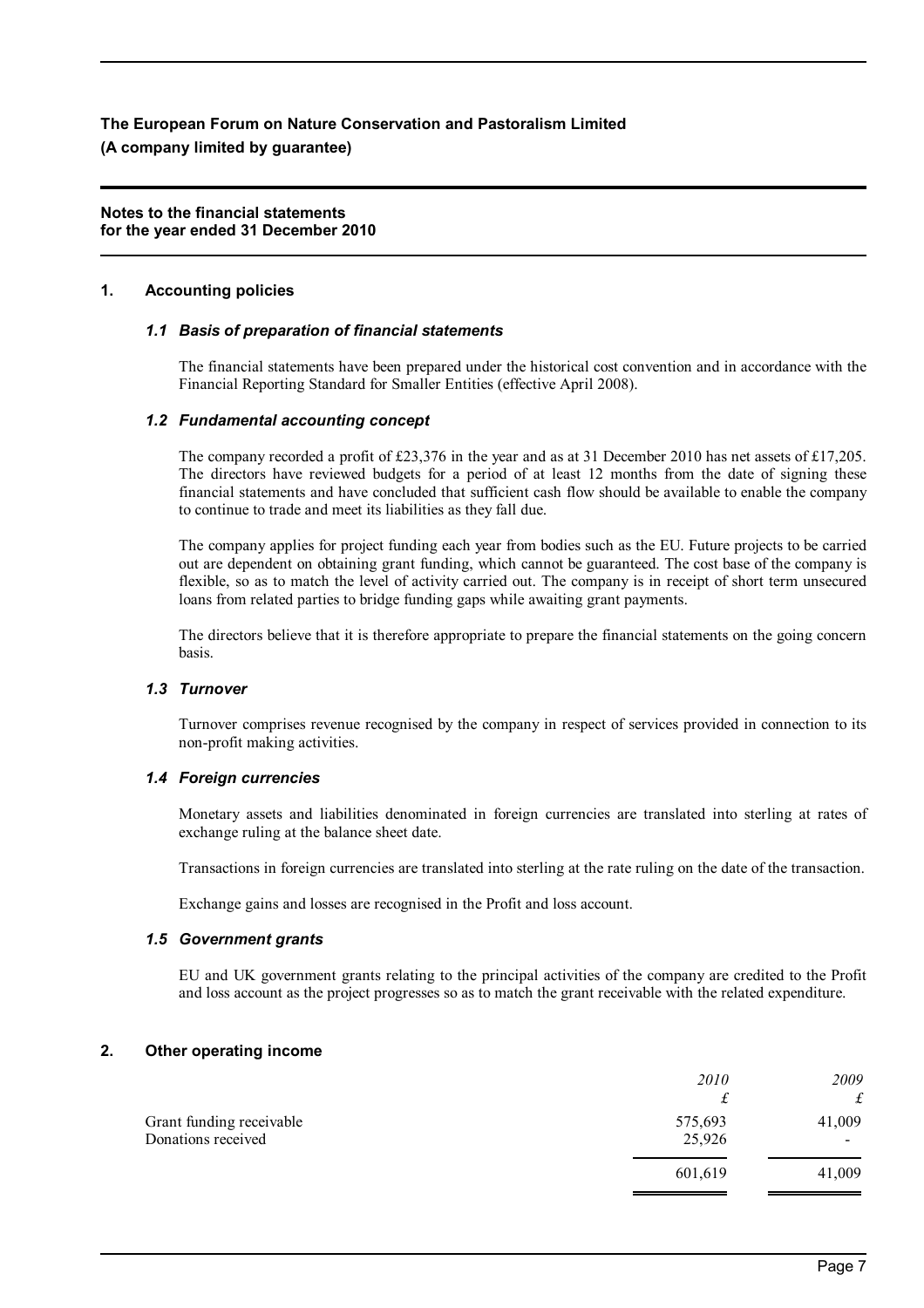# **The European Forum on Nature Conservation and Pastoralism Limited**

## **(A company limited by guarantee)**

#### **Notes to the financial statements for the year ended 31 December 2010**

# **3. Operating profit/(loss)**

The operating profit/(loss) is stated after charging:

|    |                                                          | 2010<br>£      | 2009<br>$\pounds$ |
|----|----------------------------------------------------------|----------------|-------------------|
|    | Auditors' remuneration                                   |                |                   |
|    | Difference on foreign exchange                           | 4,200<br>7,095 | 6,675             |
|    |                                                          |                |                   |
| 4. | <b>Directors' remuneration</b>                           |                |                   |
|    |                                                          | 2010           | 2009              |
|    |                                                          | $\pounds$      | £                 |
|    | Aggregate emoluments                                     | 70,462         |                   |
|    |                                                          |                |                   |
|    |                                                          |                |                   |
| 5. | <b>Debtors</b>                                           |                |                   |
|    |                                                          | 2010           | 2009              |
|    |                                                          | $\mathcal{L}$  | $\pounds$         |
|    | Trade debtors                                            | 154,419        | 10,913            |
|    |                                                          |                |                   |
| 6. | <b>Creditors:</b><br>Amounts falling due within one year |                |                   |
|    |                                                          |                |                   |
|    |                                                          | 2010           | 2009              |
|    |                                                          | $\pounds$      | $\mathcal{L}$     |
|    | Trade creditors                                          | 142,274        | 28,323            |
|    | Social security and other taxes<br>Other creditors       | 9,795          |                   |
|    |                                                          | 76,020         | 2,056             |
|    |                                                          | 228,089        | 30,379            |
|    |                                                          |                |                   |

# **7. Company status**

**5. Debtors**

The company is a private company limited by guarantee and consequently does not have share capital. Each of the members is liable to contribute an amount not exceeding £1 towards the assets of the company in the event of liquidation.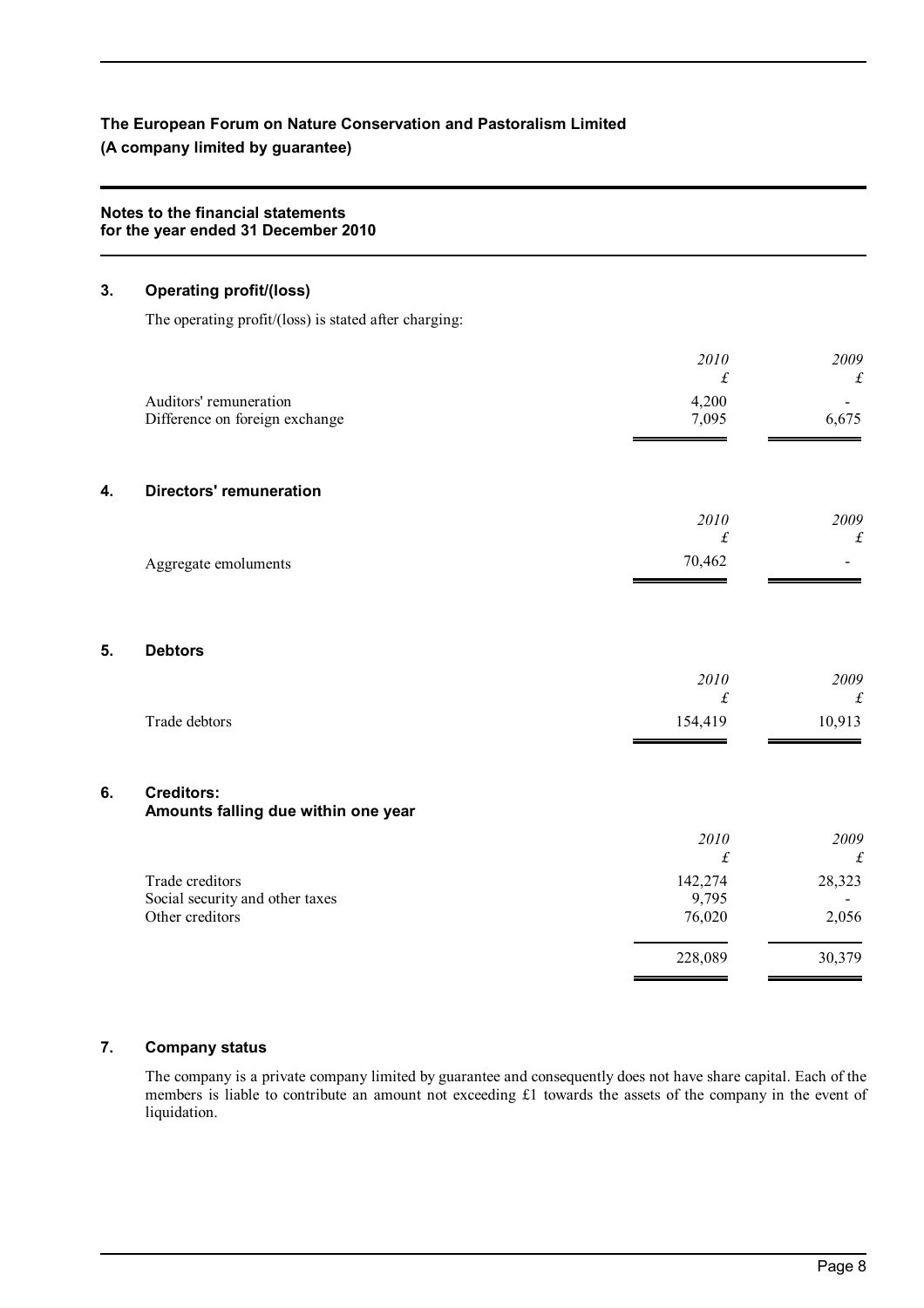#### **Notes to the financial statements for the year ended 31 December 2010**

### **8. Reserves**

|                                          | Profit and loss<br>account<br>£ |
|------------------------------------------|---------------------------------|
| At 1 January 2010<br>Profit for the year | (6,171)<br>23,376               |
| At 31 December 2010                      | 17,205                          |

## **9. Related party transactions**

During the year, loans of £15,000 were advanced by G Beaufoy and X Poux. G Beaufoy and Ms G Jones also advanced loans of €15,000 and £12,000 respectively. These loans are repayable in mid 2011 at an interest rate of 6.5% per annum. The amount of interest payable by the company in the year ended 31 December 2010 was £305 to G Beaufoy, £71 to X Poux and £109 to Ms G Jones. G Beaufoy and X Poux are directors of the company and Ms G Jones is a sister of G Jones, director.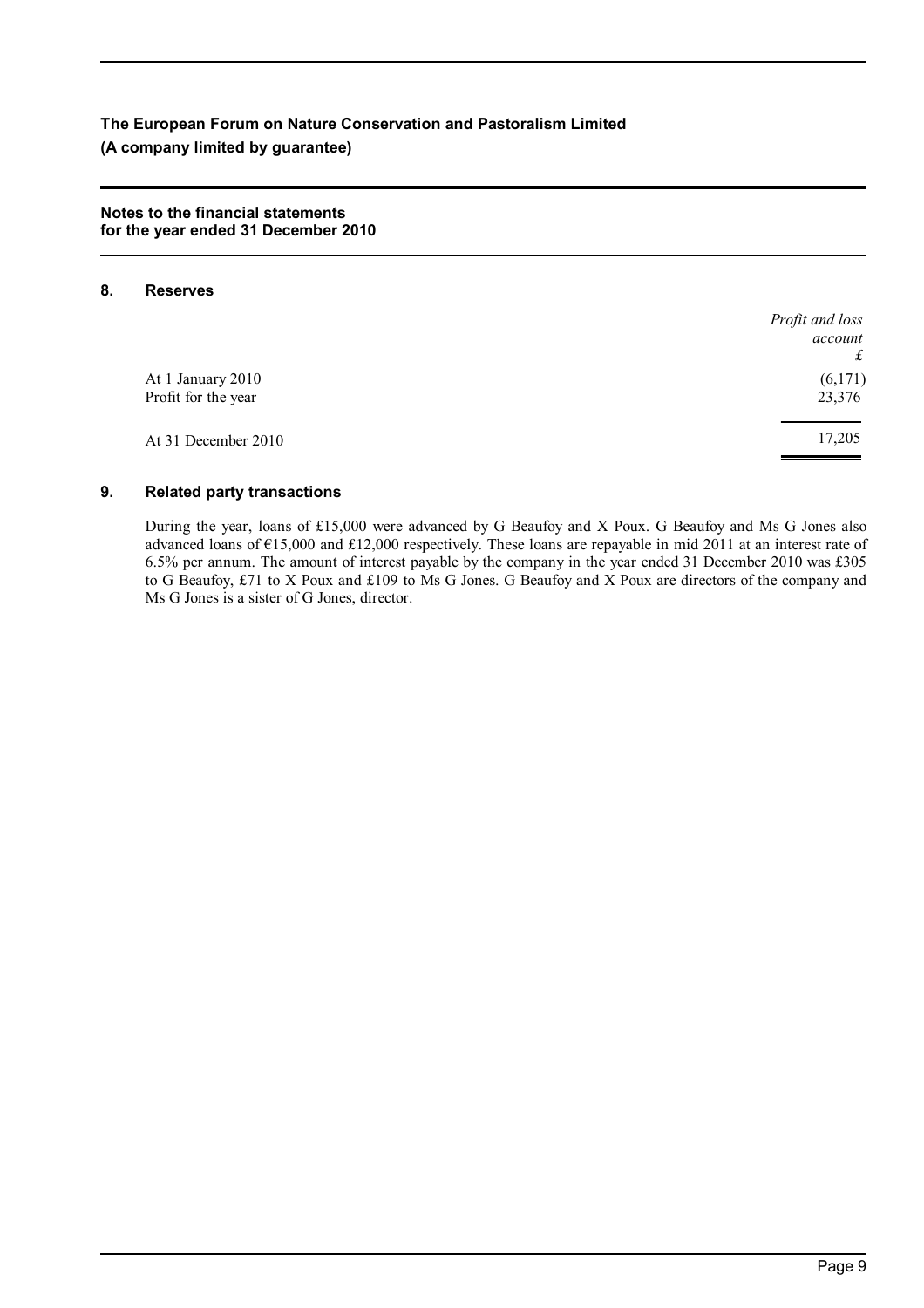## **Detailed trading and profit and loss account for the year ended 31 December 2010**

|      | 2010       | 2009      |
|------|------------|-----------|
| Page | £          | $\pounds$ |
|      | 29,009     | 52        |
| 11   | 601,619    | 41,009    |
|      | 630,628    | 41,061    |
|      |            |           |
| 11   | (606, 602) | (58, 444) |
|      | 24,026     | (17, 383) |
|      | (650)      |           |
|      | 23,376     | (17, 383) |
|      |            |           |